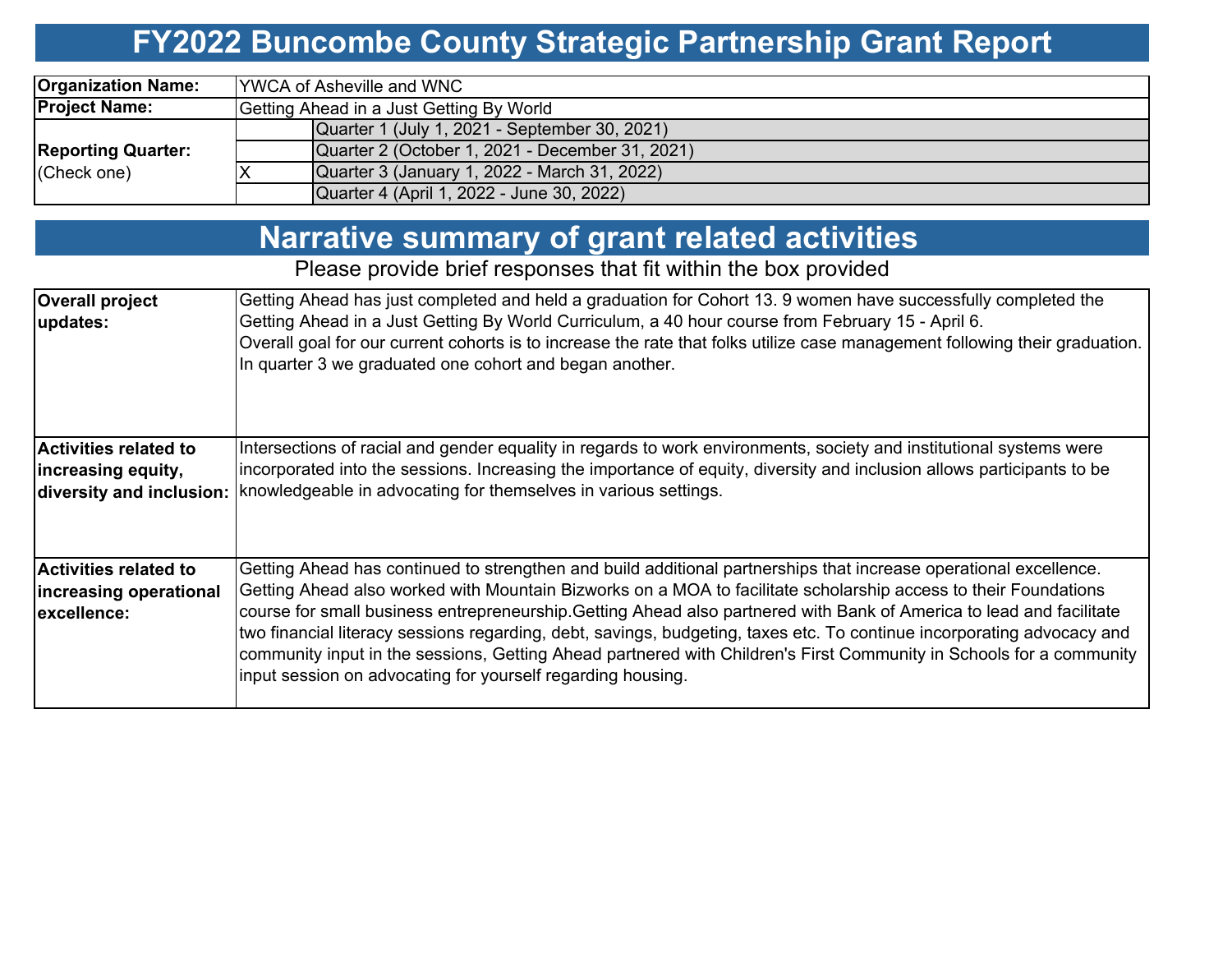### **FY2022 Buncombe County Strategic Partnership Grant Report**

| <b>Organization Name:</b> | <b>IYWCA of Asheville and WNC</b>               |  |  |  |  |  |  |  |
|---------------------------|-------------------------------------------------|--|--|--|--|--|--|--|
| <b>Project Name:</b>      | Getting Ahead in a Just Getting By World        |  |  |  |  |  |  |  |
|                           | Quarter 1 (July 1, 2021 - September 30, 2021)   |  |  |  |  |  |  |  |
| <b>Reporting Quarter:</b> | Quarter 2 (October 1, 2021 - December 31, 2021) |  |  |  |  |  |  |  |
| (Check one)               | Quarter 3 (January 1, 2022 - March 31, 2022)    |  |  |  |  |  |  |  |
|                           | Quarter 4 (April 1, 2022 - June 30, 2022)       |  |  |  |  |  |  |  |

### **Progress toward annual goals**

|                                                                                                                                                                   |                    | Please only include new data for the specific quarter |           |                  |                  |                 |
|-------------------------------------------------------------------------------------------------------------------------------------------------------------------|--------------------|-------------------------------------------------------|-----------|------------------|------------------|-----------------|
| <b>Measure</b>                                                                                                                                                    | <b>Annual Goal</b> | Quarter 1                                             | Quarter 2 | <b>Quarter 3</b> | <b>Quarter 4</b> | <b>Progress</b> |
| Percent of program participants who participate<br>in mental health support and coaching                                                                          | 70%                | 64%                                                   | N/A       | N/A              |                  | 64%             |
| Percent of those participating in mental health<br>support and coaching that demonstrate an<br>increased understanding of improvement in<br>mental health markers | 70%                | N/A                                                   | N/A       | N/A              |                  |                 |
| Percent of participants who engage in post<br>program completion case management and<br>engage in activities that will improve their<br>economic outcomes         | 80%                | 95%                                                   | 94%       | 88%              |                  | 92%             |
| Percent of participants that have a<br>demonstrable understanding of the root causes<br>of poverty and ways to remediate the impacts of<br>poverty in their lives | 85%                | 97%                                                   | 97%       | 90%              |                  | 95%             |

### **Comments:**

A mental health model was created in the fall and was supposed to be implemented in Quarter 3. However,ledership transitions in the Women's Empowerment Department. it was unclear if the mental health model was finalized or ready to be used. In Quarter 4 we will use the mental health screening survey on day one of our cohort to ensure accurate reporting of starting point and growth as we work with a new cohort (Cohort 15).